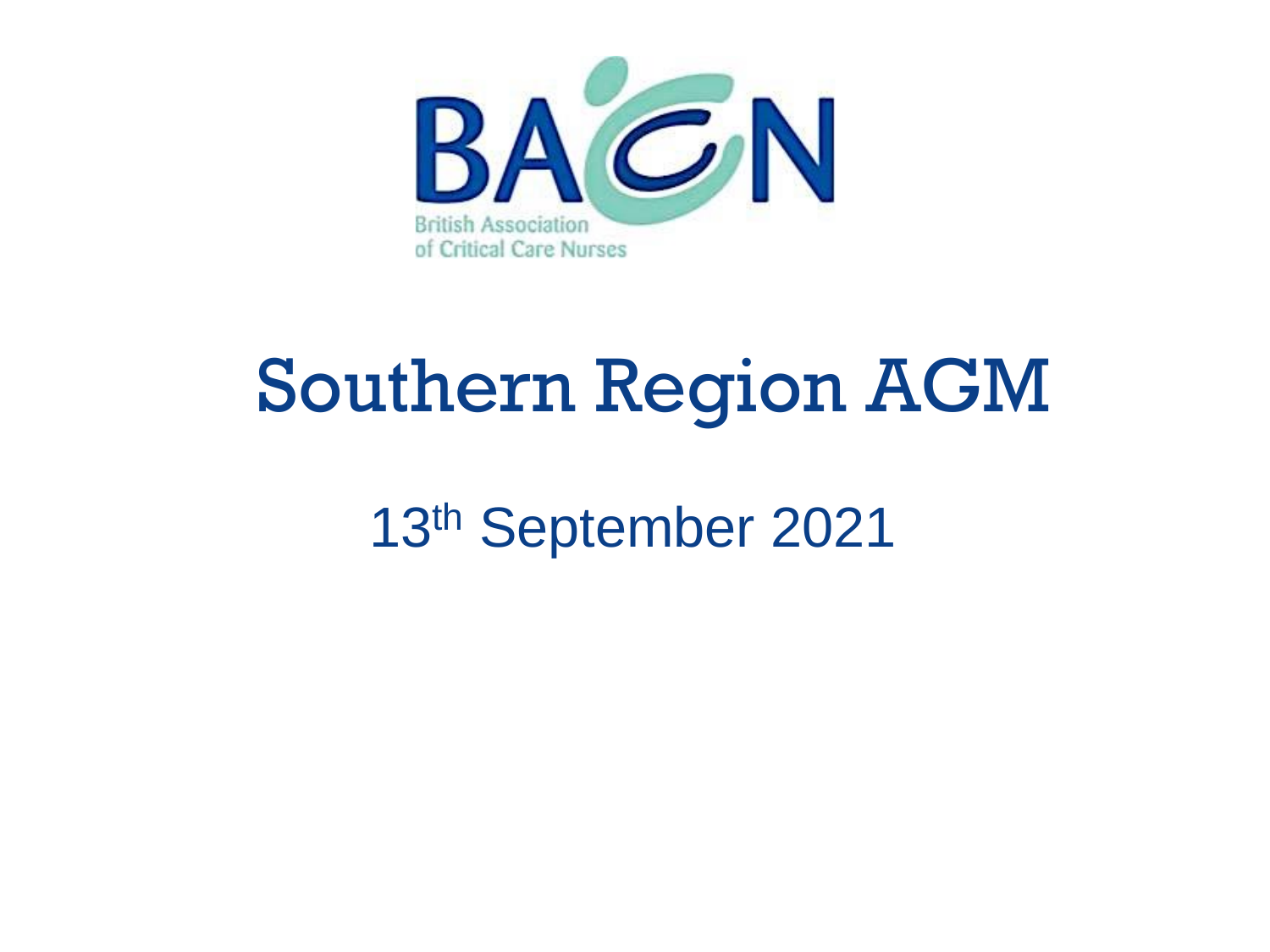# Overview of activity

- 2019 x 2 study events, 'Pump and Perfusion' and 'Work Force and Well Being'
- 2020/2021 all study events cancelled due to Covid 19
- 5 awards to conference September 2021 (£60 per person)
- Communicate to National Board on BACCN work streams, via regional advisor workshops, and whatsapp groups. Assist and benefit from with website Learn Zones, and Covid queries.
- Meetings are held 8 times a year via Zoom
- Two committee members facilitated short study evenings
- Members are welcome to attend meetings to see what committee does. Information is on the website, and we can be contacted via email.

[baccnsouthern@gmail.com](mailto:baccnsouthern@gmail.com)

Carolyne.1.stewart@kcl.ac.uk

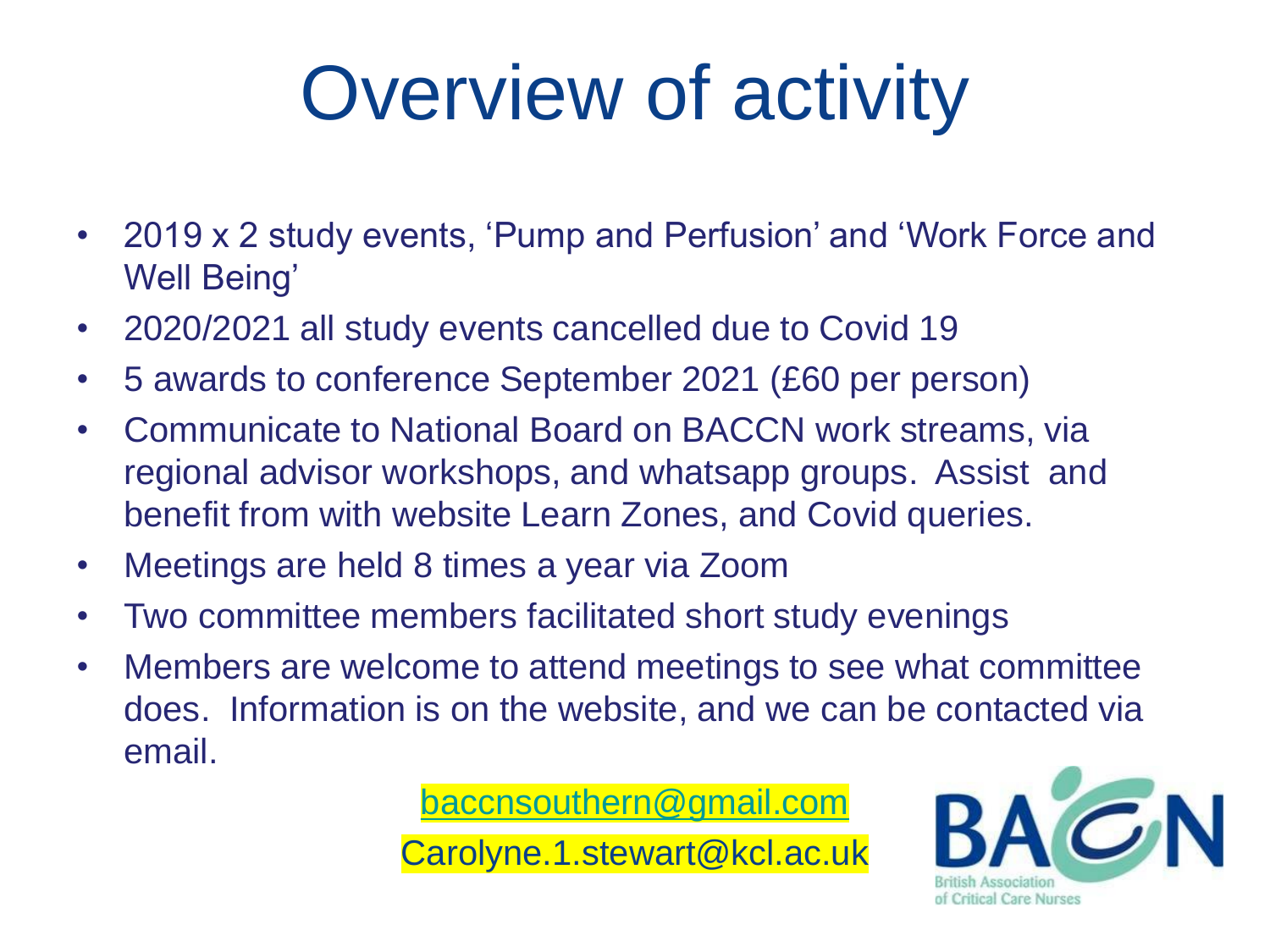#### Committee Election 2021 - 2022

| <b>Position</b>           | 2020-2022                 | <b>Proposer</b>         | <b>Seconder</b>      | 2021/2022                      | <b>Proposer</b>         | <b>Seconder</b>         |
|---------------------------|---------------------------|-------------------------|----------------------|--------------------------------|-------------------------|-------------------------|
| Chair                     | Carolyne Stewart          | Kate Gray 4906          | Tim Owen Jones       | Carolyne Stewart               | Lucy Jenkins            | Tim Owen Jones          |
| Secretary                 | Lucy Jenkins<br>39773     | Carolyne Stewart        | Jose Batalla 43400   | Lucy Jenkins                   | Carolyne Stewart        | Tim Owen Jones          |
| Treasurer                 | Jackie Mitchell           | <b>Chris Beevers</b>    | Viranga Brooks       | Jackie Mitchell                | Viranga Brooks          | <b>Chris Beevers</b>    |
| Membership<br>Secretary   | <b>Chris Beever</b>       | Viranga Brooks          | Stephen Cutler       | <b>Chris Beevers</b>           | Carolyne Stewart        | Jackie Mitchell         |
| Study Day co-ordinator    | <b>Heather Baid</b>       | Patricia McCready 37846 | Lucy Jenkins         | <b>Heather Baid</b>            | Lucy Jenkins            | <b>Carolyne Stewart</b> |
| Study Day- co-Ordinator 2 | Jackie Mitchell           | Viranga Brooks          | Stephen Cutler       | Christina Guiliani             | <b>Heather Baid</b>     | Viranga Brooks          |
| <b>Regional Link</b>      | Tim Owen Jones            | Lucy Jenkins            | <b>Chris Beevers</b> | Tim Owen Jones                 | Lucy Jenkins            | Jackie Mitchell         |
| <b>Industrial Liaison</b> | Viranga Brooks            | <b>Heather Baid</b>     | Jackie Mitchell      | Viranga Brooks                 | Carolyne Stewart        | <b>Heather Baid</b>     |
| Web editor                | Stephen Cutler            | Tim Owen Jones          | Kate Gray            | Vacant                         |                         |                         |
| Associate Member          | Samantha Margerison 42773 | <b>Heather Baid</b>     | Kerin Geber 16729    | Latifat Awotedu                | <b>Carolyne Stewart</b> | Tim owen Jones          |
| Associate Member          | Christina Giuliani 41951  | lan Nandrett 37646      | Carolyne Stewart     | Ana-Katarina Evangelista -Lair | <b>Carolyne Stewart</b> | <b>Heather Baid</b>     |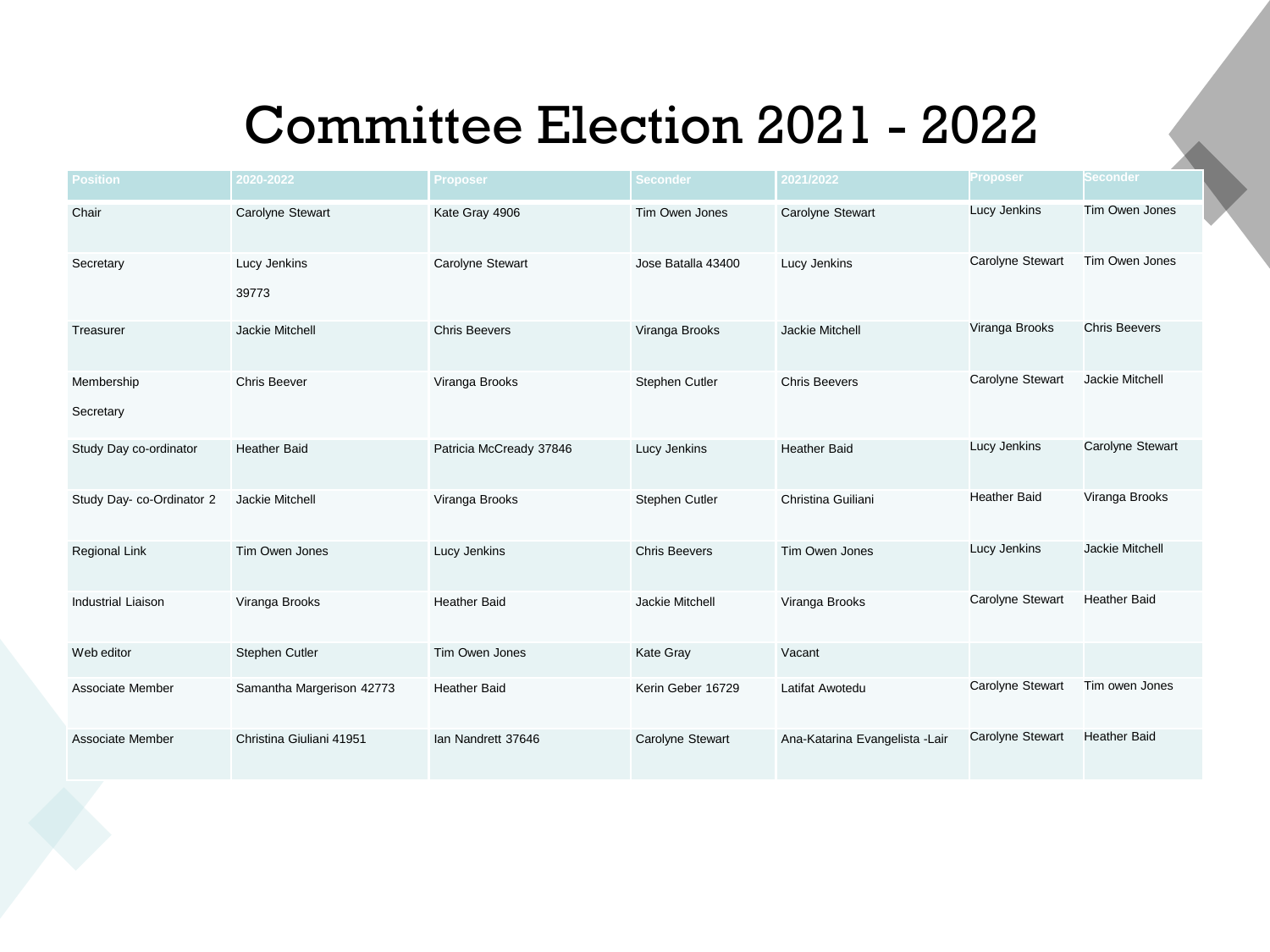### Treasurers Report



**Dates**